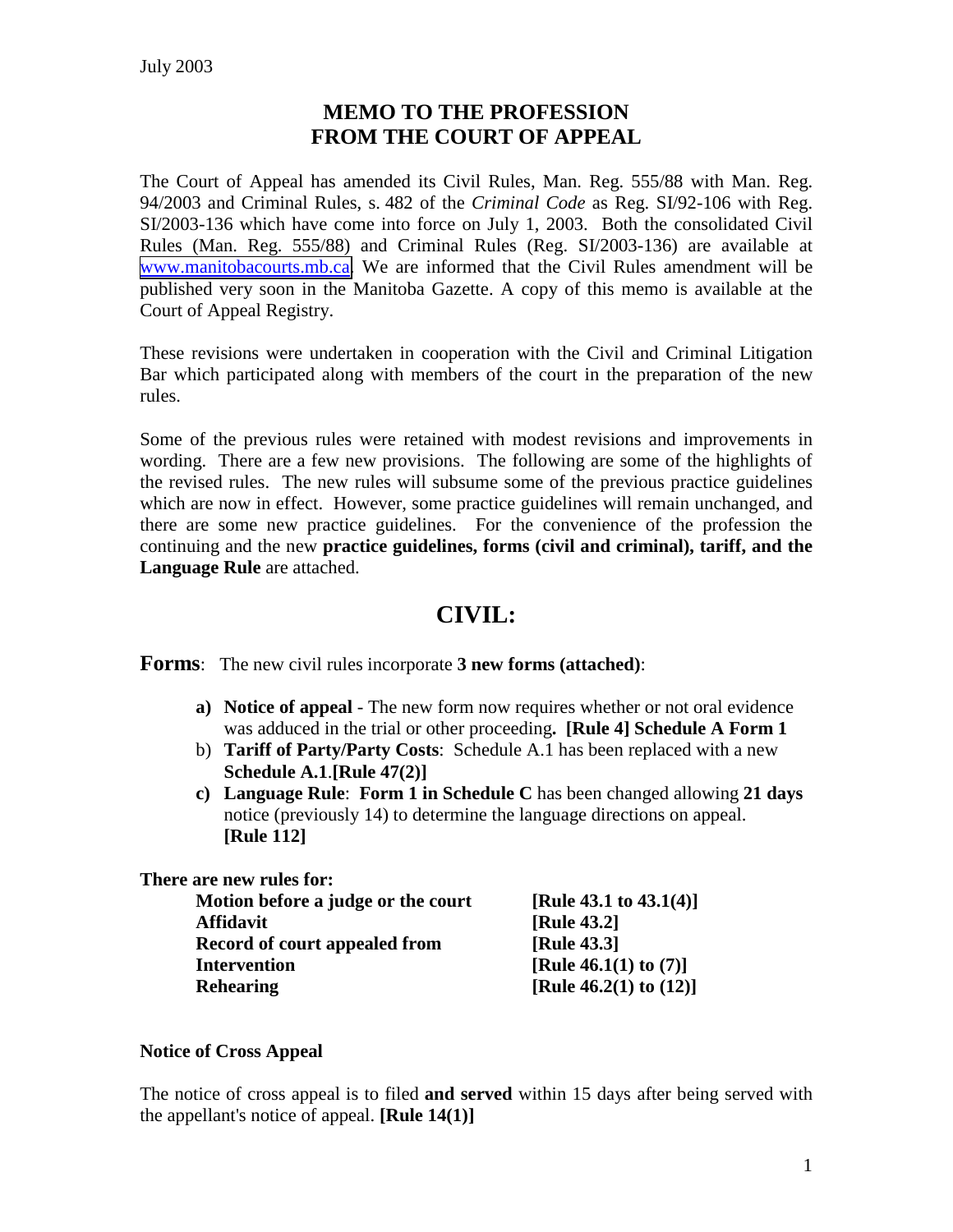## **Transcript of evidence**

Save in exceptional circumstances it must be established that the transcript of evidence has been ordered at the time the notice of appeal is filed. **[Rule 16(1)]**

## **Further Evidence**

The old Rule 21(1) **(new evidence)** has been replaced with **further evidence rules,** which were previously contained in the practice guidelines. **[Rule 21(1) to (7)**]

## **Filing of appeal book**

Where transcript is involved, the appeal book is to be filed 45 days after the **transcript of evidence** is filed instead of after the filing of the Notice of Appeal. **[Rule 22]**

## **Content of appeal book**

The index must also **describe** individually all documents and exhibits. **[Rule 23(1)(a)]**

## **Appeal where no transcript required**

Where no transcript is necessary for an appeal, such as an appeal from an order of a motions judge, the time for filing the appeal book and appellant's factum has been enlarged. Both are to be filed and served within **45** days after the filing of the notice of appeal instead of 30 days. The respondent's factum is to be filed and served within **30** days after the service of the appellant's factum instead of 20 days. **[Rule 28]**

### **Content of Factum**

The factum must include an estimated amount of time required for argument following Part 4. This was subsumed in a previous practice guideline. **[Rule 29(1) Part 4(c)]**

### **Covers for material**

Contents are moved into the practice guidelines.

## **Non-receipt of transcript**

The registrar may now give notice after **6 months** have passed (previously one year) since the transcript became available that the appeal will be deemed abandoned unless the appeal is perfected within 30 days.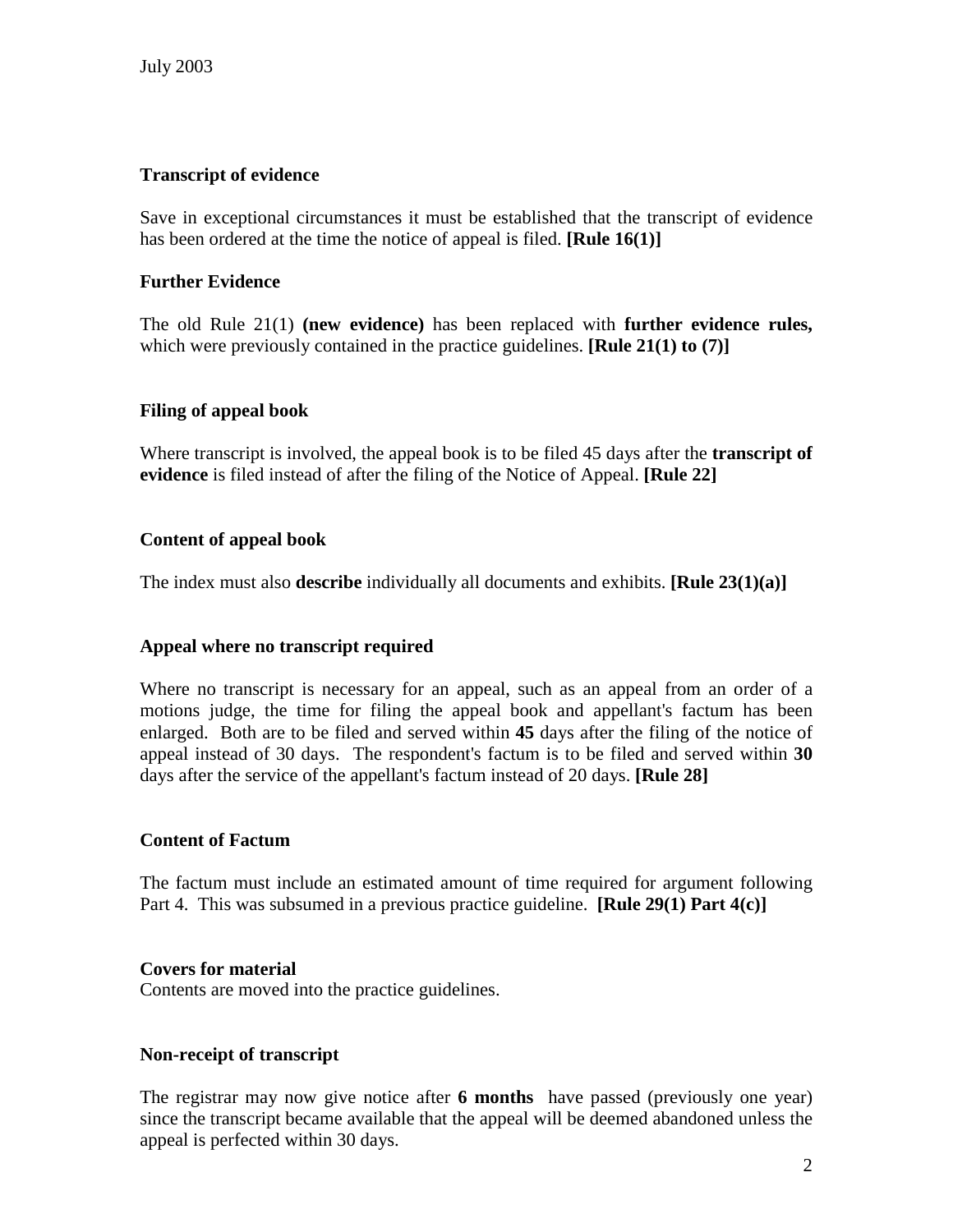### **Appeal from chambers order**

An appeal from a chambers order by a judge of the Court of Appeal shall be filed and served within 15 days after the **pronouncement** instead of "making" of the order. **[Rule 46(2)]**

There is a new rule that there shall be no appeal from a motion for leave to appeal. **[Rule 46(3)]**

# **CRIMINAL:**

Forms: The new criminal rules incorporate **3 new forms**:

- a) Notice of appeal/Notice of application for leave to appeal by accused **[Rule 3(1)] Form 1, attached**
- b) Notice of Appeal/Notice of application for leave to appeal from acquittal by crown **[Rule 3(1.l) Form 2],**
- c) Notice of Appeal/Notice of Application for leave to appeal from sentence by crown **[Rule 3(1.l) Form 3].**

The forms now require the age and the current mailing address of the accused and whether oral evidence was tendered at trial. Where the accused is the appellant, the initiating document must now be filed in **quadruplicate. [RULE 5(1)]**.

### **NEW:**

The registrar will undertake to serve one of the copies to the Attorney General. **[Rule 5(2)]**

## **Judicial Interim Release**

A new practice will eliminate the requirement of counsel to prepare the judicial interim documentation unless requested to do so. **[Rules 33 to 35 - Forms 4 to 7]**

## **Notice of appeal may be included**

If an application is made for leave to appeal from the summary conviction appeal court, a separate notice of appeal shall be filed within seven days after the order granting leave to appeal is made. **[Rule 4(2)]**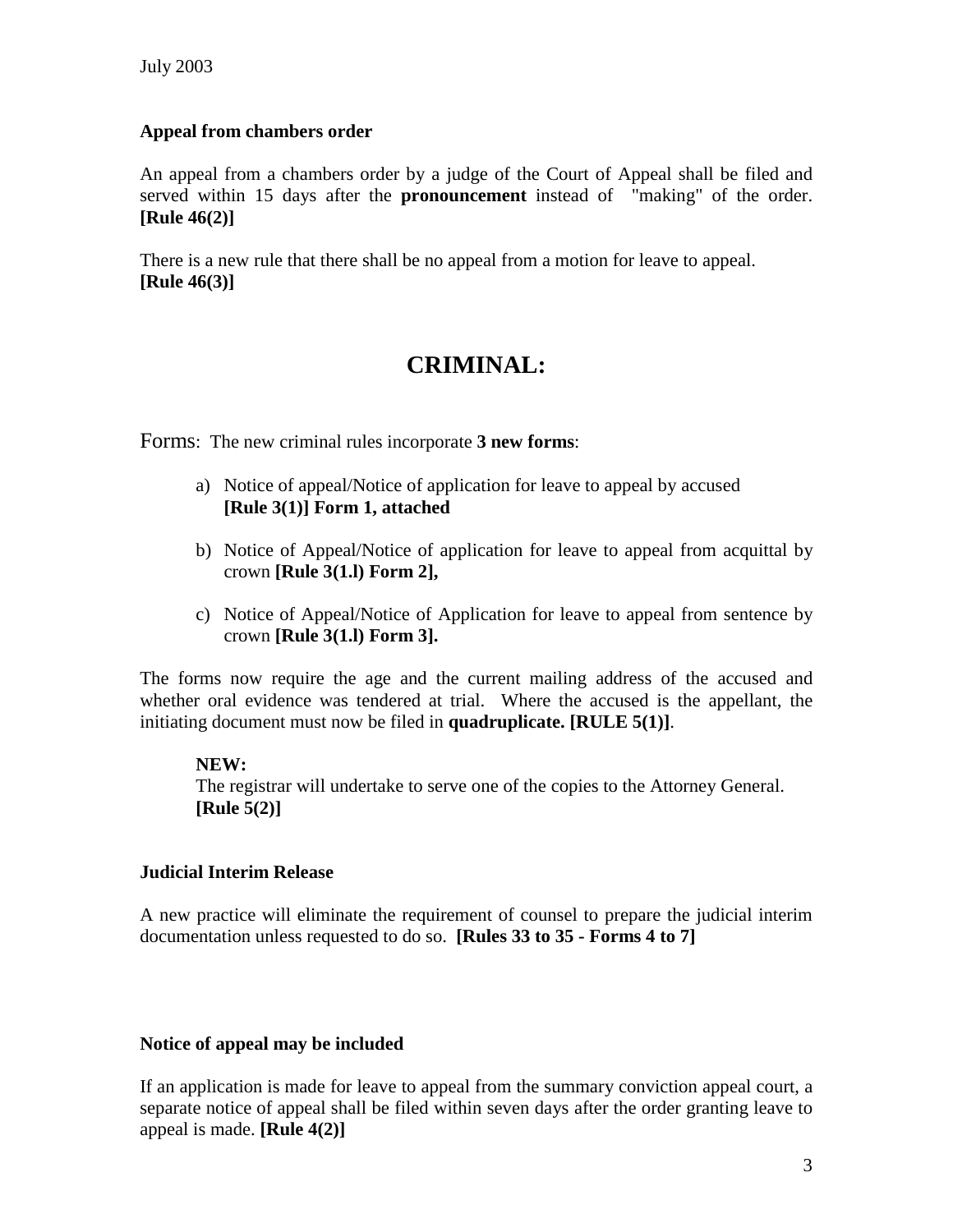# **Ordering transcript**

There is a new provision dealing with the power of the registrar to order an extension of time to order the transcript.

The appellant shall file with the registrar, **at the time the initiating document is filed,** (a) confirmation from transcription services that the transcript has been ordered; or **NEW:**

(b) **a letter to the registrar explaining why the transcript has not been ordered; [Rule 11(1)]**

If the registrar accepts the letter of explanation, the registrar shall extend the time for the appellant to order the transcript and shall provide the appellant with written notice of the new deadline for ordering the transcript. **[Rule 11(2)]**

If the letter of explanation is not satisfactory to the registrar, the appellant may, no later than 10 days after being notified by the registrar, apply to a judge in chambers for an extension of time to order the transcript. **[Rule 11(3)]**

An appeal shall be deemed to be abandoned if

- (a) The transcript is not ordered at the time of the initiating document is filed and the time for ordering the transcript is not extended by the registrar or a judge; or
- (b) The registrar or a judge extends the time for ordering the transcript but the transcript is not ordered within that extended time period. **[Rule 11(4)]**

# **Attorney General to prepare appeal book**

In cases involving an appeal as to **acquittal or conviction**, the Attorney General shall prepare and file an appeal book with the registrar

- (a) within 30 day after the initiating document is filed, or as soon thereafter as practicable, if the Crown is the appellant; or
- (b) within 30 days after the factum is filed by the appellant, or as soon thereafter as practicable, if the Crown is the respondent.**[Rule 18(1)]**

In cases involving an appeal of a **sentence only**, the Attorney General shall prepare and file the appeal book as soon as practicable after the initiating document is filed. **[Rule 18(1.1)]**